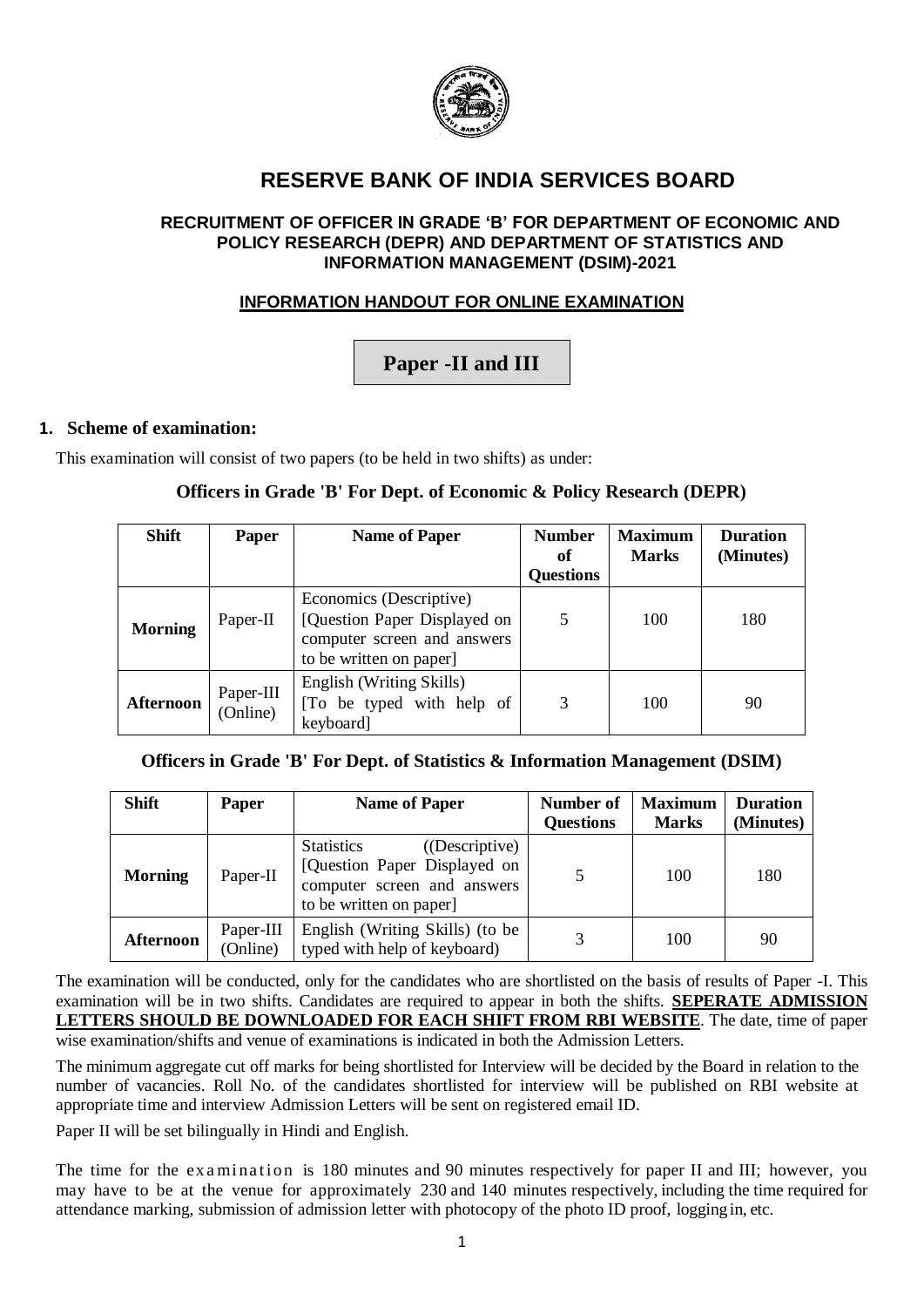**2. Sample Questions:** Please note that the types of questions in this handout are only illustrative and not exhaustive. In the actual examination you will find questions of a higher difficulty level on some or all of these types and also questions on the types not mentioned here. Some sample questions are given below.

#### **Paper-II: Economics for DEPR/Statistics for DSIM**

Standard of papers would be that of Master's Degree examination in Economics of any Central University in India. Questions will be shown on computer screen and separate answer paper/booklet will be provided to write answers.

Suggested reading material for Economics –

RBI publications viz., Annual Report, Report on Trend and Progress of Banking in India, Monetary Policy Report and the Financial Stability Report and the Economic Survey published by the Government of India over the previous two years.

For statistics, questions would broadly cover

- (i) Probability and Sampling,
- (ii) Linear Models and Economic Statistics,
- (iii) Statistical Inference: Estimation, Testing of hypothesis and Non-parametric Test,
- (iv) Stochastic Processes,
- (v) Multivariate analysis and
- (vi) Numerical Analysis and Basic Computer Techniques.

#### **You may visit RBI website link www.rbi.org.in <Recruitment related Announcements <Current Vacancies< sample papers to access sample/old papers**.

Paper-III: Descriptive Type Paper (English Writing Skill): **The paper on English shall be framed in a manner to assess the writing skills including expression and understanding of the topic. The Paper may include Questions on essay writing, précis writing and comprehension etc. Questions will be shown on Computer Screen. Candidates will have to type answers with the help of the key-board of the computer.**

#### **Paper-III – English (Writing Skills) - Descriptive Paper**

- **Q.1.** Write an essay on any **ONE** of the following topics in about 400 words.
	- 1. Three effective measures to eradicate illiteracy in India. Explain how the measures suggested by you will be effective.
	- 2. It is often said that computerization results in unemployment. Do you agree? Explain.
	- 3. High Rise Buildings: Infrastructural and Environmental Issues.

#### **Q.2. Write a précis of the following passage in about 120 words, and give it a title.**

Christian Reed, a project manager, has worked at the Tata Steel plant—Britain's biggest—for 11 years. His father worked in the local steel industry for 40 years, and his grandfather was a foundry worker. "It's very difficult to contemplate losing the plant," he says. "It would be like losing a member of the family."

The fate of his job and those of about 4,300 other Port Talbot steelworkers, as well as Britain's loss-making steel industry in general, have become the most poignant part of the political row that has erupted in Britain since Tata Steel, Britain's biggest producer, said in late March that it planned to sell or close its operations in the country. Opposition politicians have demanded that the government engineer a rescue, either by erecting high tariff walls against cheap steel imports, as America has done, or by going for some sort of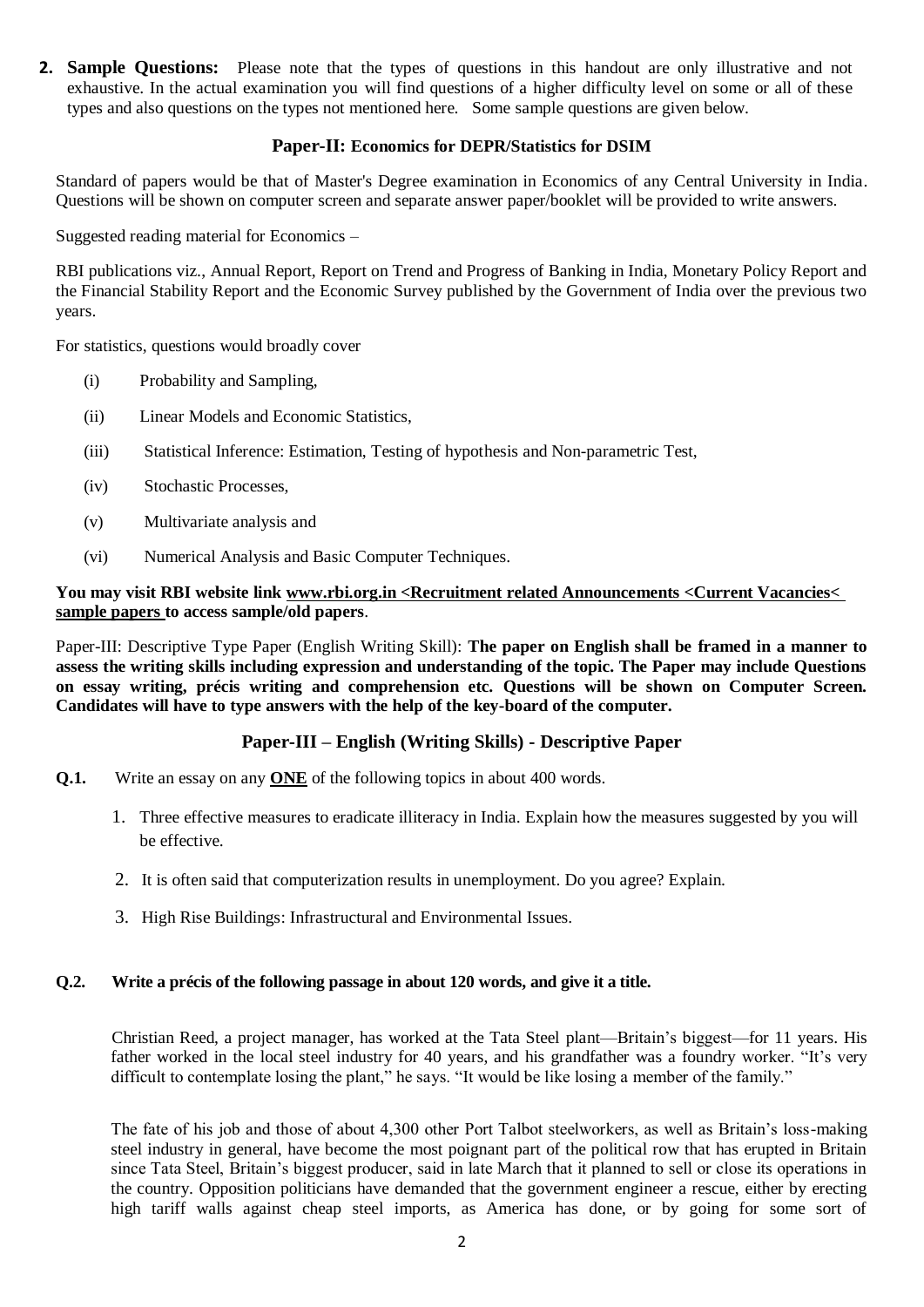nationalisation, as Italy has attempted with the ill-starred Ilva plant in the heel of the country. On April 5th a potential rescuer, Sanjeev Gupta of Liberty House, a commodity-trading company, said he was interested in buying the Port Talbot business, though he wants plenty of government sweeteners before doing so. He has called Britain's steel industry "probably the worst in the world."

There are few parts of the rich world where steel remains a good business, however. Port Talbot's woes are indicative of a global problem—especially in places where makers of unspecialised steel face competition from cheaper producers.

In the eyes of many, including the Welsh steelworkers, the main bogeyman is China, where steel output has ballooned. The country has produced more steel in two years than Britain since 1900, according to the International Steel Statistics Bureau, and is indeed awash with excess capacity. But this is part of a phenomenon that extends across the developing world. The OECD, a club mostly of rich countries, reckons that in the four years to 2017 steelmaking capacity will have grown by 50% in the Middle East, 20% in Africa and 10% in Latin America.

Meanwhile, the China-led slowdown in developing economies and low oil prices, which have hit the use of steel in rigs and pipelines, mean that demand is severely lagging supply. Even in India, which is supposed to be the bright spot of the global steel market, demand growth is unlikely to recover to levels in the years before 2010 when it embarked on a debt-fuelled infrastructure construction binge.

#### **Q.3. English Comprehension based on a passage.**

#### **Read the following passage carefully and answer the questions that follows.**

In this age, when the popular involvement in day-to-day matters in mounting, it is the electronic systems that offer us a potential service infrastructure which could, with careful programming, probably take care of a very large element of what we describe as mechanical, procedural governance without all the distortions, corruptions and harassments which constitute the daily misery of the average citizen. Of course, the electronic systems will only behave to the extent that they are properly programmed. But this is no impossible task today.

Once we move our minds beyond the mere use of the electronic revolution for business efficiency and higher profitabilities and apply it to the task of reducing the routine, repetitive activities of governance, we will conserve time and energy for more important and creative tasks. In other words, the electronic revolution can make for better and more effective handling of real everyday problems, additionally to providing the basic service of computerized information banks. Even in less developed conditions, the potential of the electronic network to take over a great deal of what is called bureaucratic "paper work" has been vividly demonstrated. Licensing system involving endless form filling in endless copies; tax matters which baffle millions of citizens, particularly those who have nothing to hide; election system which require massive supervisory mobilizations or referendums based on miniscule "samples" which seldom reflect the reality at the social base. At all these points, the electronic advantage is seen and recognized. However, we must proceed further.

It is possible to foresee a situation where the citizen, with his personalized computer entry card, his "number", is able to enter the electronic network for a variety of needs now serviced by regiments of officials, high and low. Indeed, this is already happening in a number of countries. From simple needs, we will move to more complex servicing, and, ultimately, into creativity or what is called "artificial intelligence".

- **Q. (i)** What does the term "bureaucratic paper work" refer to?
- **Q. (ii)** How has electronic revolution helped organisations in day-to-day activities?
- **Q. (iii)** What is "artificial intelligence"?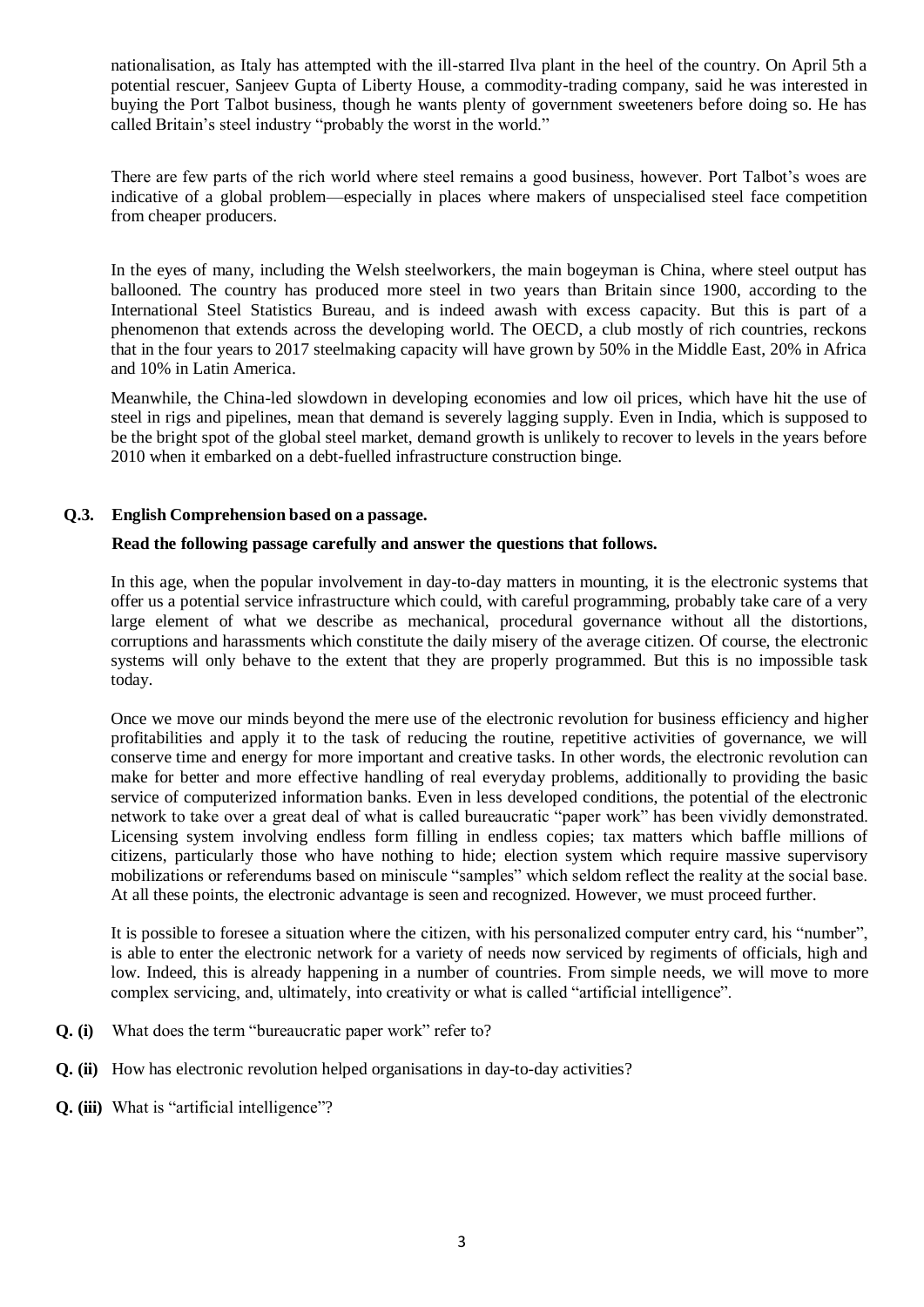### **3. Details of Online Exam Pattern : Operational Instructions**

#### **(A) Paper-II and Paper-III**

- (1) A login screen will be displayed to the candidate. The candidate has to log in using Login ID and Password which will be printed on the Admission Letter. There are separate admission letter for both shifts.
- (2) The candidate's profile (name, roll no. etc.) will be displayed and the candidate has to confirm the same by clicking on the 'I Confirm' button if the profile is correct. Thereafter the instructions will be displayed on the screen. The candidate should ensure that the profile displayed on the screen is that of himself / herself. In case of any discrepancy, the same may be brought to the notice of the Test Administrator/Invigilator prior to the start of examination.
- (3) A candidate should read the instructions carefully and indicate that he/she has done so by 'checking' the box at the bottom of the screen, after which the 'I am ready to begin' button is activated.
- (4) After clicking on the 'I am ready to begin' button, the actual test time will begin.
- (5) Only one question will be displayed at a time.
- (6) The clock has been set at the server and the countdown timer at the top right corner of the screen will display the time remaining to complete the exam. When the clock runs out the exam ends by default-the candidate is not required to end or submit his exam.

(Instructions 7-14 are applicable for Paper III (English (Writing Skills))

- (7) The question palette at the right of screen shows one of the following statuses of each of the questions numbered :
	- You have not visited the question yet.



You have answered the question.

You have NOT answered the question, but have marked the question for review.

5. The question(s) "Answered and Marked for Review" will be considered for evaluation.

The Marked for Review status simply acts as a reminder that you have set to look at the question again. *If an answer is selected for a question that is Marked for Review, the answer will be considered in the final evaluation.*

- (8) To select a question to answer, the candidate can Click on the question number on the question palette at the right of the screen.
- (9) To mark a question for review click on 'Mark for Review & Next'.
- (10) To select a question to answer, the candidate can do one of the following :
	- (a) Click on the question number on the question palette at the right of the screen to go to that numbered question directly. Note that using this option does NOT save the answer to the current question.
	- (b) Click on 'Save and Next' to save answer to current question and to go to the next question in sequence.
	- (c) Click on 'Mark for Review and Next' to save answer to current question, mark it for review, and to go to the next question in sequence.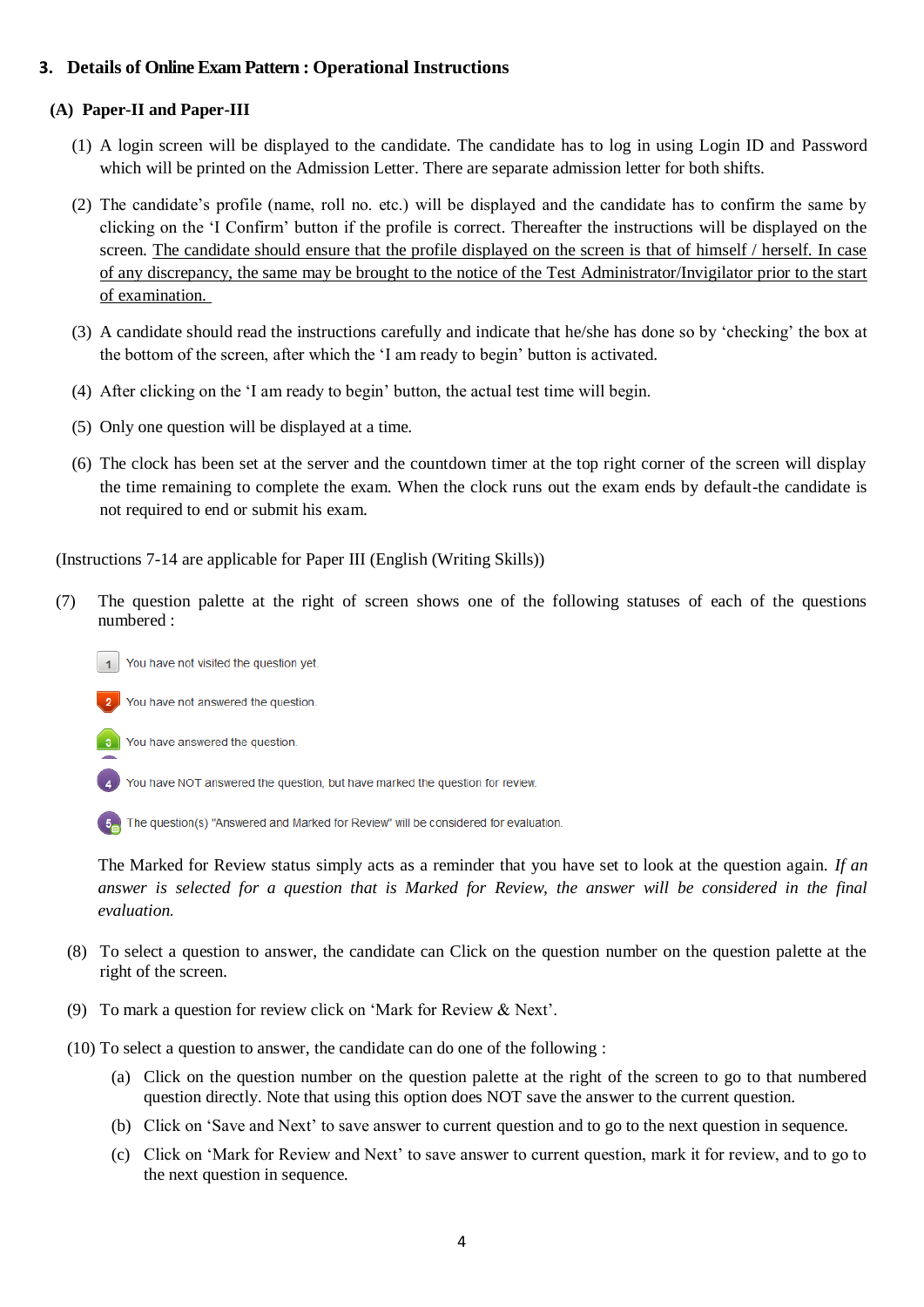(11) To mark a question for review click on 'Mark for Review & Next'. If an answer is selected for a question that is 'Marked for Review', the answer will be considered in the final evaluation.

#### (12) **Questions that are saved or marked for review after answering will ONLY be considered for evaluation.**

- (13) A candidate can only change his/her answer before submission.
- (14) After the expiry of the exam duration, candidates will not be able to attempt any question or check their answers. A candidate's answers would be automatically saved by the computer system.
- (15) The candidates may ask the Test Administrator about their doubts or questions only before the commencement of the test. No query shall be entertained after the commencement of the examination.

**Paper II Economics/Statistics** - Questions will be shown on computer screen and separate answer paper/booklet will be provided to write answers. Instructions 7-14 are not applicable for this paper. Kindly read the instructions provided on answer paper/booklet/online instruction sheet.

**Paper III English (Writing Skills) -** Questions will be shown on computer screen and answers will have to be typed using keyboard.

**Please Note : "While typing if you press the 'Space bar' and then press the 'Enter' key, the cursor will not move to next line. However if you press the 'Enter' key immediately after the last word, the cursor will move to the next line. You should also note in case the 'Space bar'/ 'Enter' key is pressed multiple times in a single instance only a single keystroke (i.e. one space and one enter to the next line) will be taken by the system."**

#### **4. GeneralInstructions :**

(1) Please note your Roll Number, Password, date, time and venue address of the examination given in the Admission Letters.

The mere fact that an Admission Letter has been issued to you does not imply that your candidature has been finally cleared by the Board or that the entries made by you in your application for examination have been accepted by the Board as true and correct. It may be noted that the Board will take up the verification of eligible candidates, i.e. age, educational qualification and category (Scheduled Caste/Tribe/OBC/PwBD), etc. with reference to original documents, only at the time of interview of candidates who qualify on the basis of result of the Phase-II examination. You may, therefore, please note that if at any stage, it is found that you do not satisfy the eligibility criteria as given in the advertisement or the information furnished by you in the application is incorrect, your candidature is liable to be cancelled forthwith with such further action as the Board/RBI may like to take. You may please note that the admission letter does not constitute an offer of employment with RBI.

- (2) You may visit the venue one day before the examination to confirm the location so that you are able to **report on time on the day of the examination. Candidates who report late will not be allowed to take the test.**
- (3) **Both** the Admission Letters (for Morning and Afternoon shifts) should be brought with you to the examination venue along with your recent passport size photograph duly pasted on **each of them**. (Preferably the same photograph as was uploaded).
- (4) Please also bring currently valid photo identity proof in original and **two photocopies** (One is to be submitted along with the Morning Shift Admission letter and the other with the Afternoon Shift Admission letter) of the same photo identity proof which you bring in original - **THIS IS ESSENTIAL**. **Candidates coming without these documents will not be allowed to take the test.** During each shift, Admission Letter along with photocopy of photo identity proof duly stapled together are to be submitted at the end of exam by putting it in the designated drop-box. Currently valid photo identity proof are PAN Card/Passport/Permanent Driving Licence/Voter's Card/Bank Passbook with photograph/Photo Identity proof issued by a Gazetted Officer on official letterhead alongwith photograph/Photo Identity proof issued by a People's Representative on official letterhead alongwith photograph/Valid recent Identity Card issued by a recognised College/University/Aadhaar Card/E-Aadhaar Card with a photograph/Employee ID/Bar Council Identity card with photograph. **Please Note - Ration Card and Learner's Driving License will NOT be accepted as valid ID proof for this purpose. Staff candidates have to bring RBI Identity Card and its photocopy.** Please note that your name (provided by you during the process of registration) as appearing on the Admission Letters should exactly match the name as appearing on the photo identity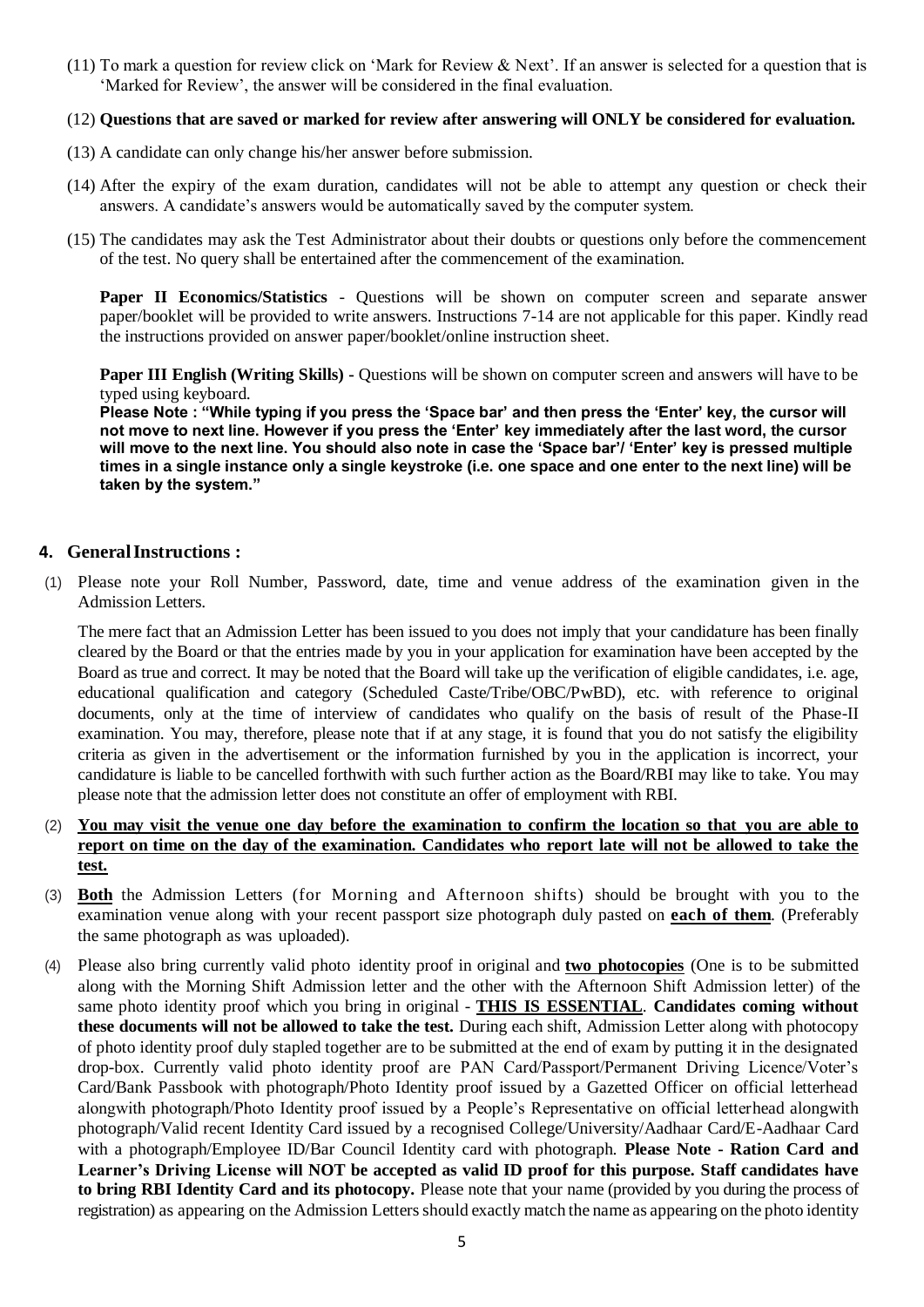proof. Female candidates who have changed first/last/middle name post marriage must take special note of this. **If there is any mismatch between the name indicated in the Admission Letters and Photo Identity Proof, you will not be allowed to appear for the exam. In case of candidates who have changed their name will be allowed only if they produce Gazette notification/their marriage certificate/affidavit.**

(5) Photograph and IRIS will be captured at the examination venue. The photo captured will be matched with the photo uploaded by the candidate in the application. You must NOT change your appearance from the photo uploaded by you.

 **(IRIS scan is introduced in lieu of Biometric thumb impression due to covid-19 situation to avoid circulation of infection with multiple thumb impressions). Decision of the IRIS data verification authority with regard to its status (matched or mismatched) shall be final and binding upon the candidates. Refusal to participate in the process of IRIS scanning / verification on any occasion may lead to cancellation of candidature. With regards to the same, please note the following:**

- **(a) 'LEFT EYE (IRIS)' will be captured for all the candidates.**
- **(b) Candidates should remove Contact Lenses and Spectacles while capturing IRIS. Candidates are advised to avoid wearing contact lenses and prefer spectacles.**
- **(c) There is no touch involved in IRIS scanning. Half feet distance between scanner and eye will be maintained.**

(Any failure to observe these points will result in non-admittance for the examination)

- (6) Youmustscrupulously follow the instructions of theTest Administrator andBoardRepresentative at the examination venue. If you violate the instructions/rules, it would be treated as a case of misconduct/ adoption of unfair means and such a candidate would be liable for debarment from appearing for examinations for a period as decided by RBISB.
- (7) Use of books, note books, written notes, pagers, cell phones (with or without camera facility) or any similar electronic communication devices, etc. will **not** be allowed. Candidates are advised not to bring any of the banned items including cell phones/pagers to the venue of the examination as safety arrangements cannot be assured. Candidates found resorting to any unfair means or malpractice or any misconduct while appearing for the examination including giving/ receiving help to/from any candidate during the examination will be disqualified. The candidates should be vigilant to ensure that no other candidate is able to copy from his/her answers. **AarogyaSetu status display at the entry gate, candidates will be required to switch off their mobile phones, and deposit it at the designated location, to be collected while exiting.**
	- A. Use of **non-programmable electronic calculators is permitted for paper II of DSIM**. Such calculator will be made available online on the screen for DSIM candidates only.
	- B. You must bring ball point pens with you of **same color ink** for writing the answers for paper II Economics/Statistics
- (8) A candidate who is or has been declared by the Board guilty of impersonation or of submitting fabricated document/s which have been tampered with or of making statements which are incorrect or false or of suppressing material information or otherwise resorting to any other irregular or improper means of obtaining admission to examination or of using or attempting to use unfair meansin the examination hall or misbehavior in the examination hall may be debarred permanently or for a specified period -
	- (i) By the Board from admission to any examination or appearance at any interview held by the Board for selection of the candidates, and
	- (ii) By the Bank from employment under it, and
	- (iii) If already in the service of the Bank, be liable to disciplinary action under the appropriate rules.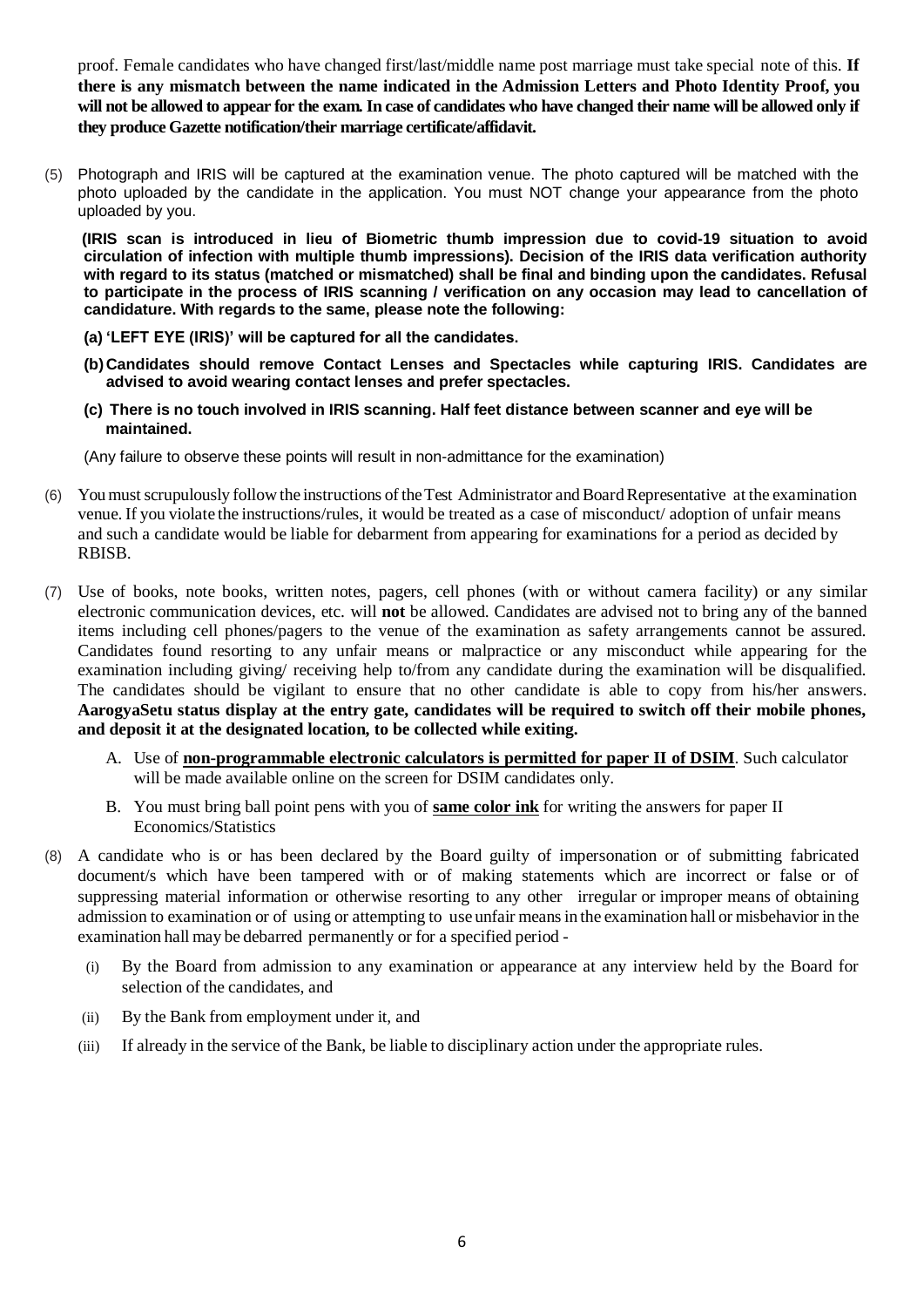#### (9) **Note for Person with Benchmark Disability (PwBD):**

- (i) **The additional/compensatory time of** twenty (20) minutes for every hour of examination may be allowed to only those candidates with disabilities who have physical limitation to write/type including that of speed and who use the facility of a scribe. However, the additional/compensatory time of twenty (20) minutes for every hour of examination will be allowed to all the Visually Impaired candidates**, r**egardless of whether they opt for scribe or self writing or with the help of assistive devices like magnifier.
- (ii) The PwBD candidates, who want to use facility of scribe, **MUST** download and carefully **READ** the instructions meant for them, which can also be downloaded from RBI website.
- (iii) These candidates are also required to submit a Joint Undertaking/Declaration form that can be downloaded from RBI website.
- (iv) All Visually Impaired candidates, **will** be allowed to use the facility of on screen magnifier.
- (10) The possibility for occurrences of some problem in the administration of the examination cannot be ruled out completely, which may impact test delivery and/or result from being generated. In that event, every effort will be made to rectify such problem, which may include movement of candidates, delay in test. Conduct of re-exam is at the absolute discretion of RBI Services Board or test conducting body. Candidates will not have any claims for a re-test. Candidates not willing to move or not willing to participate in the delayed process of test delivery shall be summarily rejected from the process.
- (11) Anyone found to be disclosing, publishing, reproducing, transmitting, storing or facilitating transmission and storage of test contents in any form or any information therein in whole or part thereof or by any means verbal or written, electronic or mechanical or taking away the papers supplied in the examination hall or found to be in unauthorised possession of test content islikely to be prosecuted.
- (12) Candidates, other than staff candidates of RBI, should bear their own traveling and other expenses. Staff candidates of RBI may approach their respective offices for instructions in this regard. The Board does not make arrangements for boarding/ lodging of candidates.

## **5. IMPORTANT POINTS TO REMEMBER:**

You are advised to bring with you the following:

- (i) Admission Letter with photo affixed thereon and photo ID card in **Original** and photocopy. **Staff candidates have to bring RBI Identity Card and its photocopy.**
- (ii) **Separate admission letters, for each paper.**
- (iii) Ball point pens of **same color ink** for writing the answers for paper II.
- (iv) Stamp pad.

## **SOCIAL DISTANCING MODE CONDUCT OF EXAM RELATED INSTRUCTIONS**

- 1 **Candidate is required to report at the exam venue strictly as per the time slot mentioned in the Admission Letter AND/OR informed via SMS/Mail on their registered mobile number/mail prior to exam date. It is expected that candidate strictly adhere to this time slot – as entry into the exam venue will be provided based upon the individual's time slot ONLY. Candidates should report atleast 15 minutes before the Reporting time indicated on the Admission Letter.**
- 2 **Mapping of 'Candidate Roll Number and the Lab Number' will NOT be displayed outside the exam venue, but the same will be intimated to the candidates individually at the time of entry of the candidate to the exam venue.**